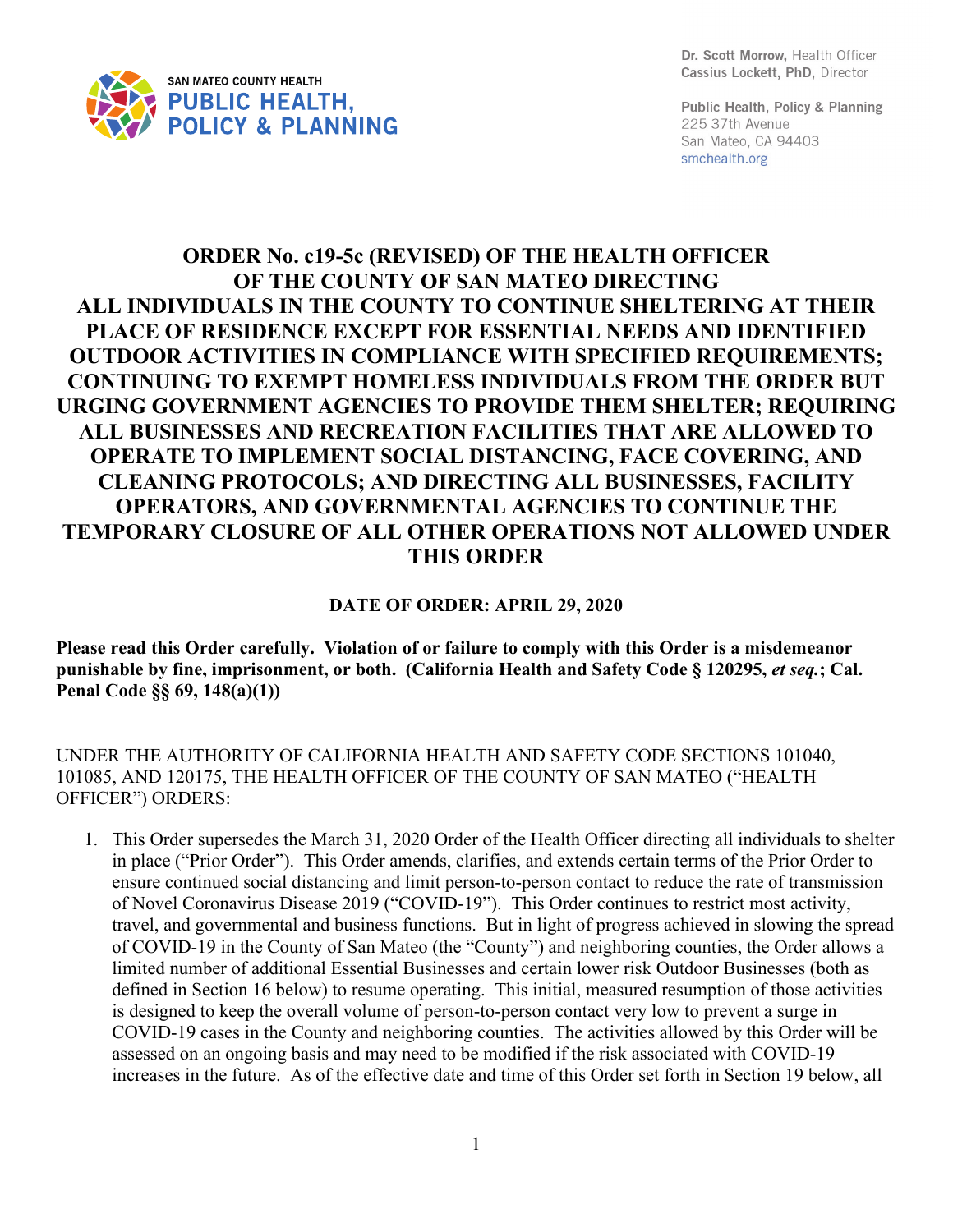

individuals, businesses, and government agencies in the County are required to follow the provisions of this Order.

- 2. The primary intent of this Order is to ensure that County residents continue to shelter in their places of residence to slow the spread of COVID-19 and mitigate the impact on delivery of critical healthcare services. This Order allows a limited number of additional essential and outdoor business activities to resume while the Health Officer continues to assess the transmissibility and clinical severity of COVID-19 and monitors indicators described in Section 11. All provisions of this Order must be interpreted to effectuate this intent. Failure to comply with any of the provisions of this Order constitutes an imminent threat and menace to public health, constitutes a public nuisance, and is punishable by fine, imprisonment, or both.
- 3. All individuals currently living within the County are ordered to shelter at their place of residence. They may leave their residence only for Essential Activities as defined in Section 16.a and Outdoor Activities as defined in Section 16.m, Essential Governmental Functions as defined in Section 16.d, Essential Travel as defined in Section 16.i, to work for Essential Businesses as defined in Section 16.f, and Outdoor Businesses as defined in Section 16.*l*, or to perform Minimum Basic Operations for other businesses that must remain temporarily closed, as provided in Section 16.g. For clarity, individuals who do not currently reside in the County must comply with all applicable requirements of the Order when in the County. Individuals experiencing homelessness are exempt from this Section, but are strongly urged to obtain shelter, and governmental and other entities are strongly urged to, as soon as possible, make such shelter available and provide handwashing or hand sanitation facilities to persons who continue experiencing homelessness.
- 4. When people need to leave their place of residence for the limited purposes allowed in this Order, they must strictly comply with Social Distancing Requirements as defined in Section 16.k, except as expressly provided in this Order, and must wear Face Coverings as provided in Health Officer Order No. c19-8 (the "Face Covering Order"), including in connection with accessing or working for an Outdoor Business.
- 5. All businesses with a facility in the County, except Essential Businesses and Outdoor Businesses, as defined in Section 16, are required to cease all activities at facilities located within the County except Minimum Basic Operations, as defined in Section 16.g. For clarity, all businesses may continue operations consisting exclusively of owners, personnel, volunteers, or contractors performing activities at their own residences (i.e., working from home). All Essential Businesses are strongly encouraged to remain open. But all businesses are directed to maximize the number of personnel who work from home. Essential Businesses and Outdoor Businesses may only assign those personnel who cannot perform their job duties from home to work outside the home. Outdoor Businesses must conduct all business and transactions involving members of the public outdoors.
- 6. As a condition of operating under this Order, the operators of all businesses must prepare or update, post, implement, and distribute to their personnel a Social Distancing Protocol for each of their facilities in the County frequented by personnel or members of the public, as specified in Section 16.h. Businesses that include an Essential Business or Outdoor Business component at their facilities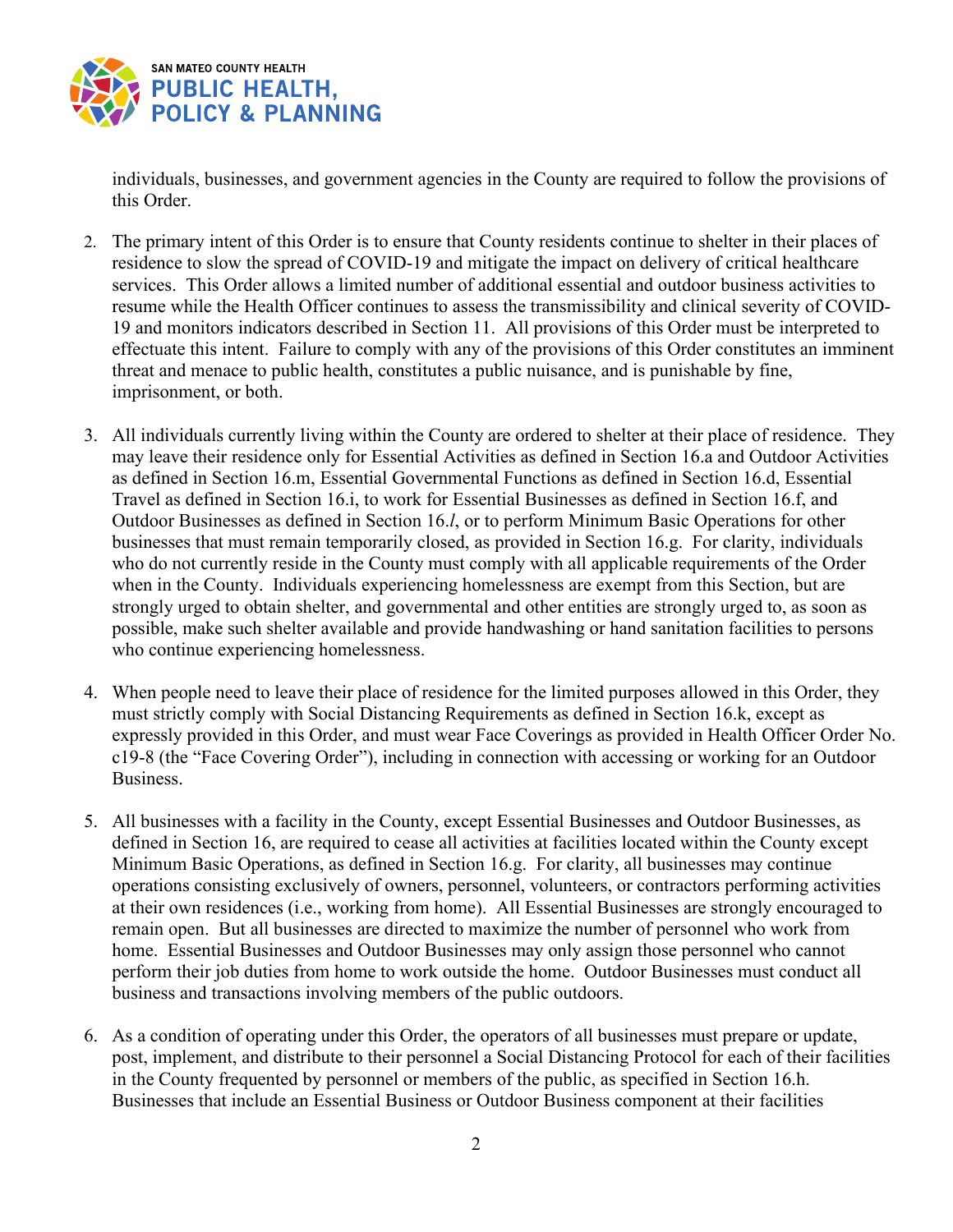

alongside other components must, to the extent feasible, scale down their operations to the Essential Business and Outdoor Business components only; provided, however, mixed retail businesses that are otherwise allowed to operate under this Order may continue to stock and sell non-essential products. All businesses allowed to operate under this Order must follow any industry-specific guidance issued by the Health Officer related to COVID-19.

- 7. All public and private gatherings of any number of people occurring outside a single household or living unit are prohibited, except for the limited purposes expressly permitted in this Order. Nothing in this Order prohibits members of a single household or living unit from engaging in Essential Travel, Essential Activities, or Outdoor Activities together.
- 8. All travel, including, but not limited to, travel on foot, bicycle, scooter, motorcycle, automobile, or public transit, except Essential Travel, as defined below in Section 16.i, is prohibited. People may use public transit only for purposes of performing Essential Activities and Outdoor Activities, or to travel to and from work for Essential Businesses or Outdoor Businesses, to maintain Essential Governmental Functions, or to perform Minimum Basic Operations at non-essential businesses. Transit agencies and people riding on public transit must comply with Social Distancing Requirements, as defined in Section 16.k, to the greatest extent feasible, and personnel and passengers must wear Face Coverings as required by the Face Covering Order. This Order allows travel into or out of the County only to perform Essential Activities and Outdoor Activities, to operate or perform work for Essential Businesses or Outdoor Businesses, to maintain Essential Governmental Functions, or to perform Minimum Basic Operations at non-essential businesses.
- 9. This Order is issued based on evidence of continued significant community transmission of COVID-19 within the County and throughout the Bay Area; continued uncertainty regarding the degree of undetected asymptomatic transmission; scientific evidence and best practices regarding the most effective approaches to slow the transmission of communicable diseases generally and COVID-19 specifically; evidence that the age, condition, and health of a significant portion of the population of the County places it at risk for serious health complications, including death, from COVID-19; and further evidence that others, including younger and otherwise healthy people, are also at risk for serious outcomes. Due to the outbreak of the COVID-19 disease in the general public, which is now a pandemic according to the World Health Organization, there is a public health emergency throughout the County. Making the problem worse, some individuals who contract the virus causing the COVID-19 disease have no symptoms or have mild symptoms, which means they may not be aware they carry the virus and are transmitting it to others. Further, evidence shows that the virus can survive for hours to days on surfaces and be indirectly transmitted between individuals. Because even people without symptoms can transmit the infection, and because evidence shows the infection is easily spread, gatherings and other direct or indirect interpersonal interactions can result in preventable transmission of the virus.
- 10. The collective efforts taken to date regarding this public health emergency have slowed the virus' trajectory, but the emergency and the attendant risk to public health remain significant. As of April 27, 2020, there are 1,099 confirmed cases of COVID-19 in the County (up from 41 on March 15, 2020, just before the first shelter-in-place order) as well as at least 7,273 confirmed cases (up from 258 confirmed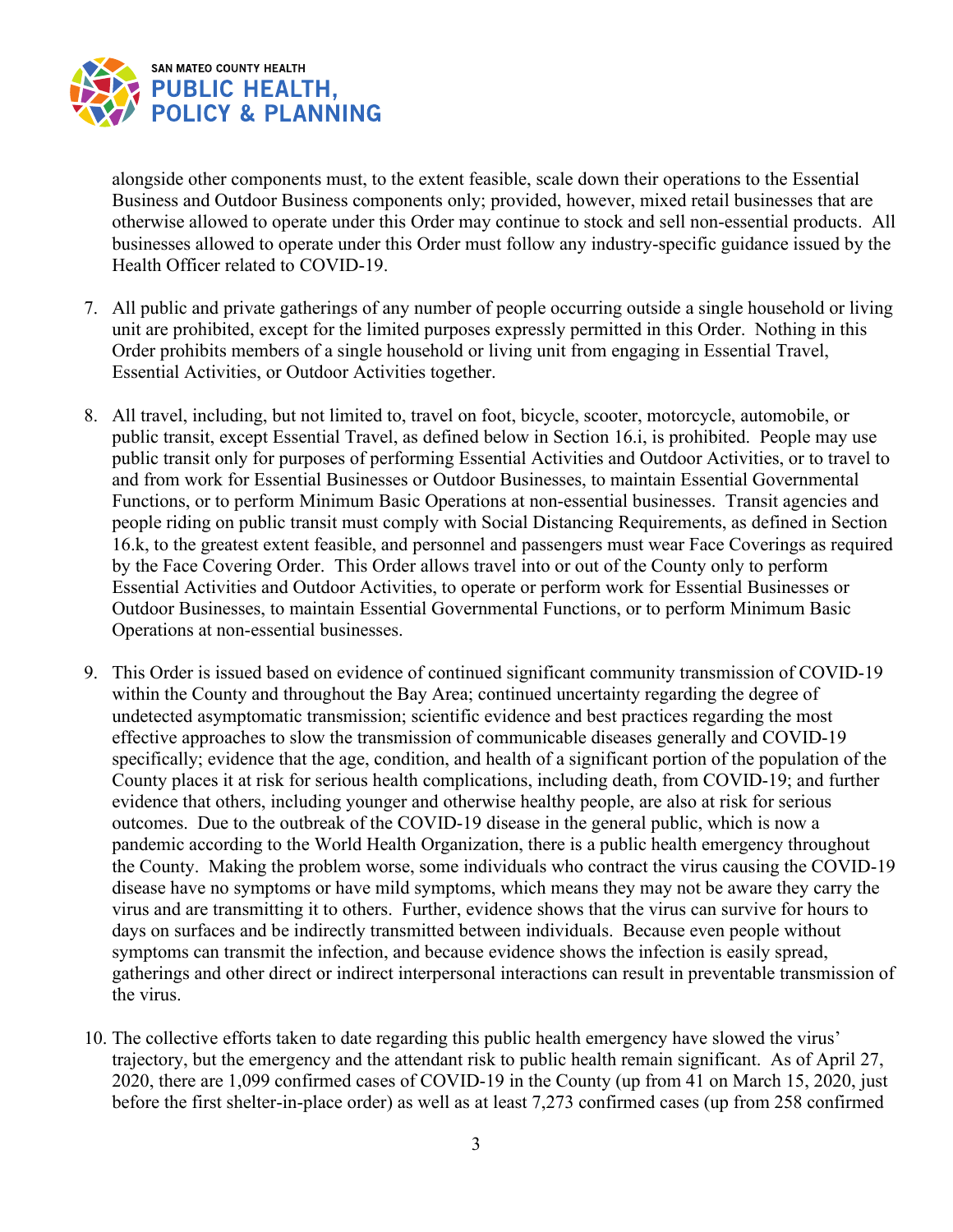

cases on March 15, 2020) and at least 266 deaths (up from 3 deaths on March 15, 2020) in the seven Bay Area jurisdictions jointly issuing this Order. The cumulative number of confirmed cases continues to increase, though the rate of increase has slowed in the days leading up to this Order. Evidence suggests that the restrictions on mobility and social distancing requirements imposed by the Prior Order (and the March 16, 2020 shelter-in-place order) are slowing the rate of increase in community transmission and confirmed cases by limiting interactions among people, consistent with scientific evidence of the efficacy of similar measures in other parts of the country and world.

- 11. The local health officers who jointly issued the Prior Order are monitoring several key indicators ("COVID-19 Indicators"), which are among the many factors informing their decisions whether to modify existing shelter-in-place restrictions. Progress on some of these COVID-19 Indicators specifically related to hospital utilization and capacity—makes it appropriate, at this time, to ease certain restrictions imposed by the Prior Order to allow individuals to engage in a limited set of additional activities and perform work for a limited set of additional businesses associated with the lower risk of COVID-19 transmission, as set forth in Section 16.*l* But the continued prevalence of the virus that causes COVID-19 requires most activities and business functions to remain restricted, and those activities that are permitted to occur must do so subject to social distancing and other infection control practices identified by the Health Officer. Progress on the COVID-19 Indicators will be critical to determinations by the local health officers regarding whether the restrictions imposed by this Order may be further modified. The Health Officer will continually review whether modifications to the Order are justified based on (1) progress on the COVID-19 Indicators; (2) developments in epidemiological and diagnostic methods for tracing, diagnosing, treating, or testing for COVID-19; and (3) scientific understanding of the transmission dynamics and clinical impact of COVID-19. The COVID-19 Indicators include, but are not limited to, the following:
	- a. The trend of the number of new COVID-19 cases and hospitalizations per day, and the capacity of hospitals and the health system in the County and region, including acute care beds and intensive care unit beds, to provide care for COVID-19 patients and other patients, including during a surge in COVID-19 cases.
	- b. The supply of personal protective equipment (PPE) available for hospital staff and other healthcare providers and personnel who need PPE to safely respond to and treat COVID-19 patients.
	- c. The ability and capacity to quickly and accurately test persons to determine whether they are COVID-19 positive, especially those in vulnerable populations or high-risk settings or occupations.
	- d. The ability to conduct case investigation and contact tracing for the volume of cases and associated contacts that will continue to occur, isolating confirmed cases and quarantining persons who have had contact with confirmed cases.
- 12. The scientific evidence shows that at this stage of the emergency, it remains essential to continue to slow virus transmission to help (a) protect the most vulnerable; (b) prevent the health care system from being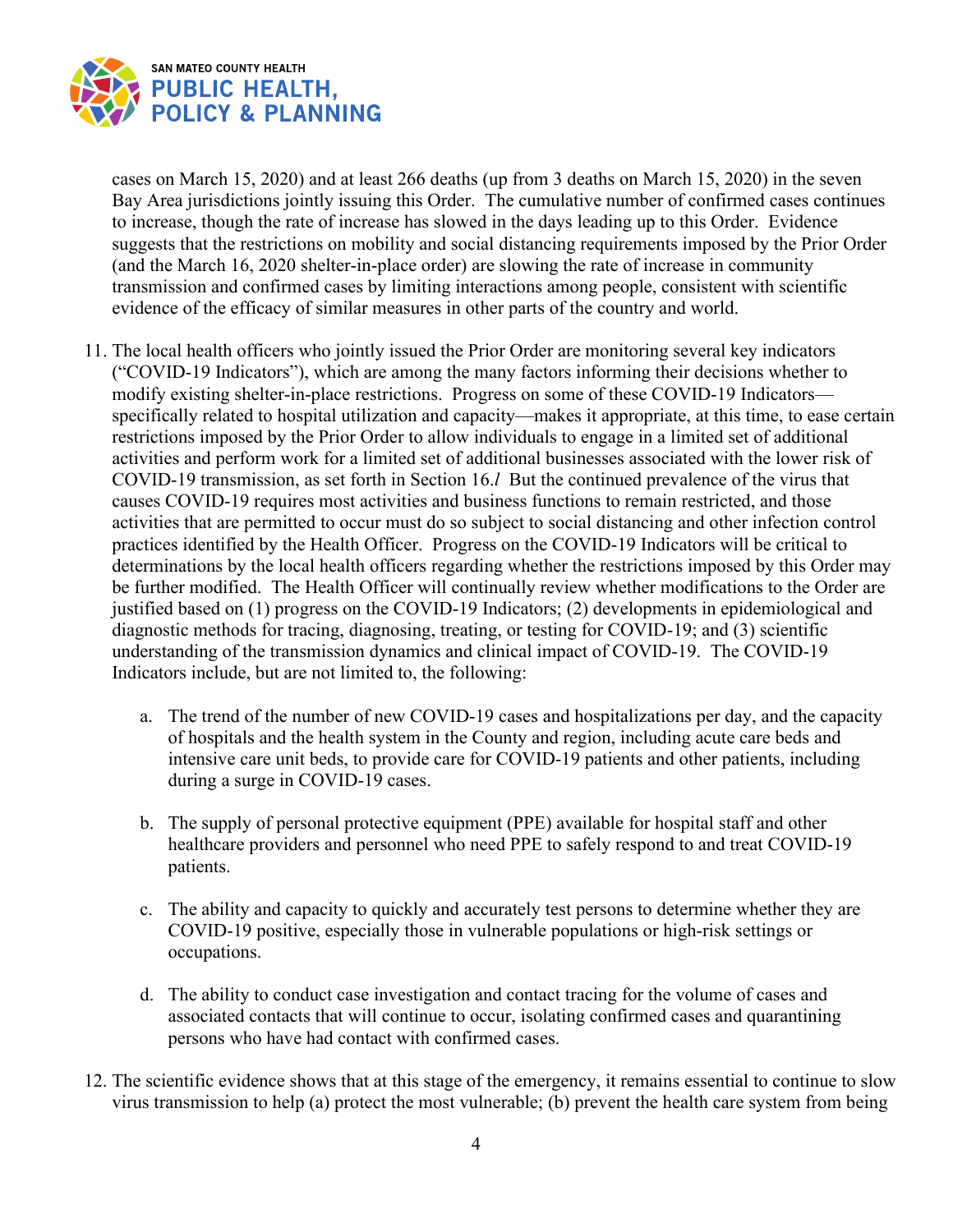

overwhelmed; (c) prevent long-term chronic health conditions, such as cardiovascular, kidney, and respiratory damage and loss of limbs from blood clotting; and (d) prevent deaths. Extension of the Prior Order is necessary to slow the spread of the COVID-19 disease, preserving critical and limited healthcare capacity in the County and advancing toward a point in the public health emergency where transmission can be controlled. At the same time, since the Prior Order was issued the County has made significant progress in expanding health system capacity and healthcare resources and in slowing community transmission of COVID-19. In light of progress on these indicators, and subject to continued monitoring and potential public health-based responses, it is appropriate at this time to allow additional Essential Businesses and Outdoor Businesses to operate in the County. Outdoor Businesses, by virtue of their operation outdoors, carry a lower risk of transmission than most indoor businesses. Because Outdoor Businesses, as defined in section 16.*l*, generally involve only brief and limited personto-person interactions, they also carry lower risk of transmission than business activities prohibited under the Order, which tend to involve prolonged interactions between individuals in close proximity or in confined spaces where transmission is more likely. Existing Outdoor Businesses also constitute a relatively small proportion of business activity in the County, and therefore do not substantially increase the volume of interaction between persons in the County when reopened.

- 13. This Order is issued in accordance with, and incorporates by reference, the March 4, 2020 Proclamation of a State of Emergency issued by Governor Gavin Newsom, the March 3, 2020 Proclamation by the Director of Emergency Services Declaring the Existence of a Local Emergency in the County, the March 3, 2020 Declaration of Local Health Emergency Regarding Novel Coronavirus 2019 (COVID-19) issued by the Health Officer, the March 10, 2020 Resolution of the Board of Supervisors of the County of San Mateo Ratifying and Extending the Declaration of a Local Health Emergency, the April 7, 2020, Board of Supervisors' Resolution Further Extending the Proclamation of Local Health Emergency Until the County Takes Action to Terminate the Local Emergency, the April 15, 2020 Order of the Health Officer No. c19-1b extending and revising the Order restricting visitors to skilled nursing facilities to all residential type facilities, the April 13, 2020 Order of the Health Officer No. c19-3c extending and revising the School Operations Modification Order, the March 24, 2020 Order of the Health officer No. c19-4 directing all laboratories conducting COVID-19 diagnostic tests to report COVID-19 test information, the April 6, 2020 Orders of the Health Officer Nos. c19-6 and c19-7 requiring isolation for COVID-19 positive individuals and quarantine of Close Contacts of COVID-19 positive individuals, and the April 18, 2020 Order of the Health Officer No. c19-8 requiring members of the public and workers to wear face coverings.
- 14. This Order comes after the release of substantial guidance from the Health Officer, the Centers for Disease Control and Prevention, the California Department of Public Health, and other public health officials throughout the United States and around the world, including the widespread adoption of orders imposing similar social distancing requirements and mobility restrictions to combat the spread and harms of COVID-19. The Health Officer will continue to assess the quickly evolving situation and may modify or extend this Order, or issue additional Orders, related to COVID-19, as changing circumstances dictate.
- 15. This Order is also issued in light of the March 19, 2020 Order of the State Public Health Officer (the "State Shelter Order"), which set baseline statewide restrictions on non-residential business activities,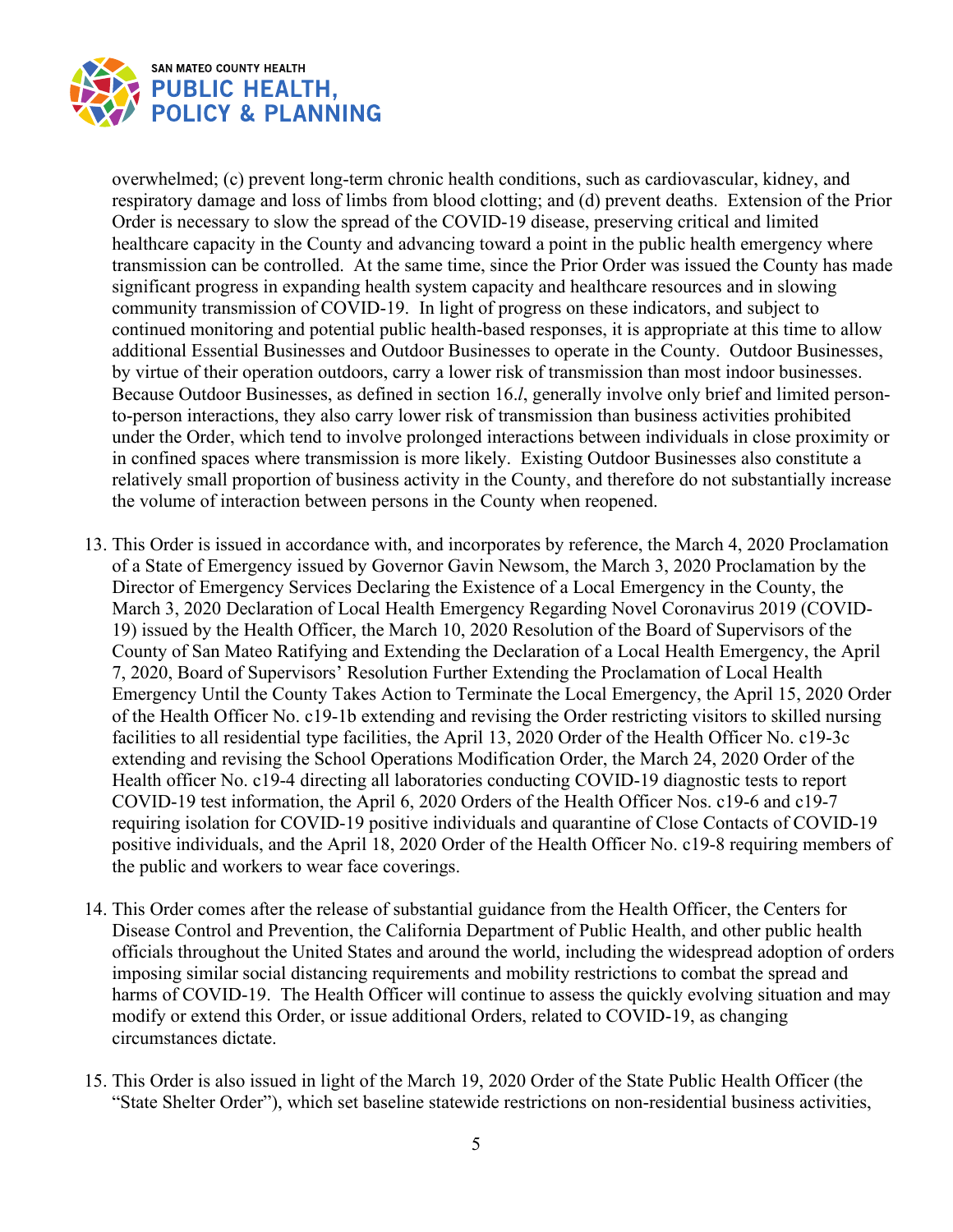

effective until further notice, as well as the Governor's March 19, 2020 Executive Order N-33-20 directing California residents to follow the State Shelter Order. The State Shelter Order was complementary to the Prior Order and is complementary to this Order. This Order adopts in certain respects more stringent restrictions addressing the particular facts and circumstances in this County, which are necessary to control the public health emergency as it is evolving within the County and the Bay Area. Without this tailored set of restrictions that further reduces the number of interactions between persons, scientific evidence indicates that the public health crisis in the County will worsen to the point at which it may overtake available health care resources within the County and increase the death rate. Also, this Order enumerates additional restrictions on non-work-related travel not covered by the State Shelter Order; sets forth mandatory Social Distancing Requirements for all individuals in the County when engaged in activities outside their residences; and adds a mechanism to ensure that all businesses with facilities that are allowed to operate under the Order comply with the Social Distancing Requirements. Where a conflict exists between this Order and any state public health order related to the COVID-19 pandemic, the most restrictive provision controls. Consistent with California Health and Safety Code section 131080 and the Health Officer Practice Guide for Communicable Disease Control in California, except where the State Health Officer may issue an order expressly directed at this Order and based on a finding that a provision of this Order constitutes a menace to public health, any more restrictive measures in this Order continue to apply and control in this County. In addition, to the extent any federal guidelines allow activities that are not allowed by this Order, this Order controls and those activities are not allowed.

## 16. Definitions and Exemptions.

- a. For the purposes of this Order, individuals may leave their residence only to perform the following "Essential Activities." But people at high risk of severe illness from COVID-19 and people who are sick are strongly urged to stay in their residence to the extent possible, except as necessary to seek or provide medical care or Essential Governmental Functions. Essential Activities are:
	- i. To engage in activities or perform tasks important to their health and safety, or to the health and safety of their family or household members (including pets), such as, by way of example only and without limitation, obtaining medical supplies or medication, or visiting a health care professional.
	- ii. To obtain necessary services or supplies for themselves and their family or household members, or to deliver those services or supplies to others, such as, by way of example only and without limitation, canned food, dry goods, fresh fruits and vegetables, pet supply, fresh meats, fish, and poultry, and any other household consumer products, products needed to work from home, or products necessary to maintain the habitability, sanitation, and operation of residences.
	- iii. To engage in outdoor recreation activity, including, by way of example and without limitation, walking, hiking, bicycling, and running, in compliance with Social Distancing Requirements and with the following limitations:
		- 1. Outdoor recreation activity must take place within 10 miles of a person's residence. For clarity, this restriction applies not only to San Mateo County residents, but equally to residents of other counties who wish to travel to the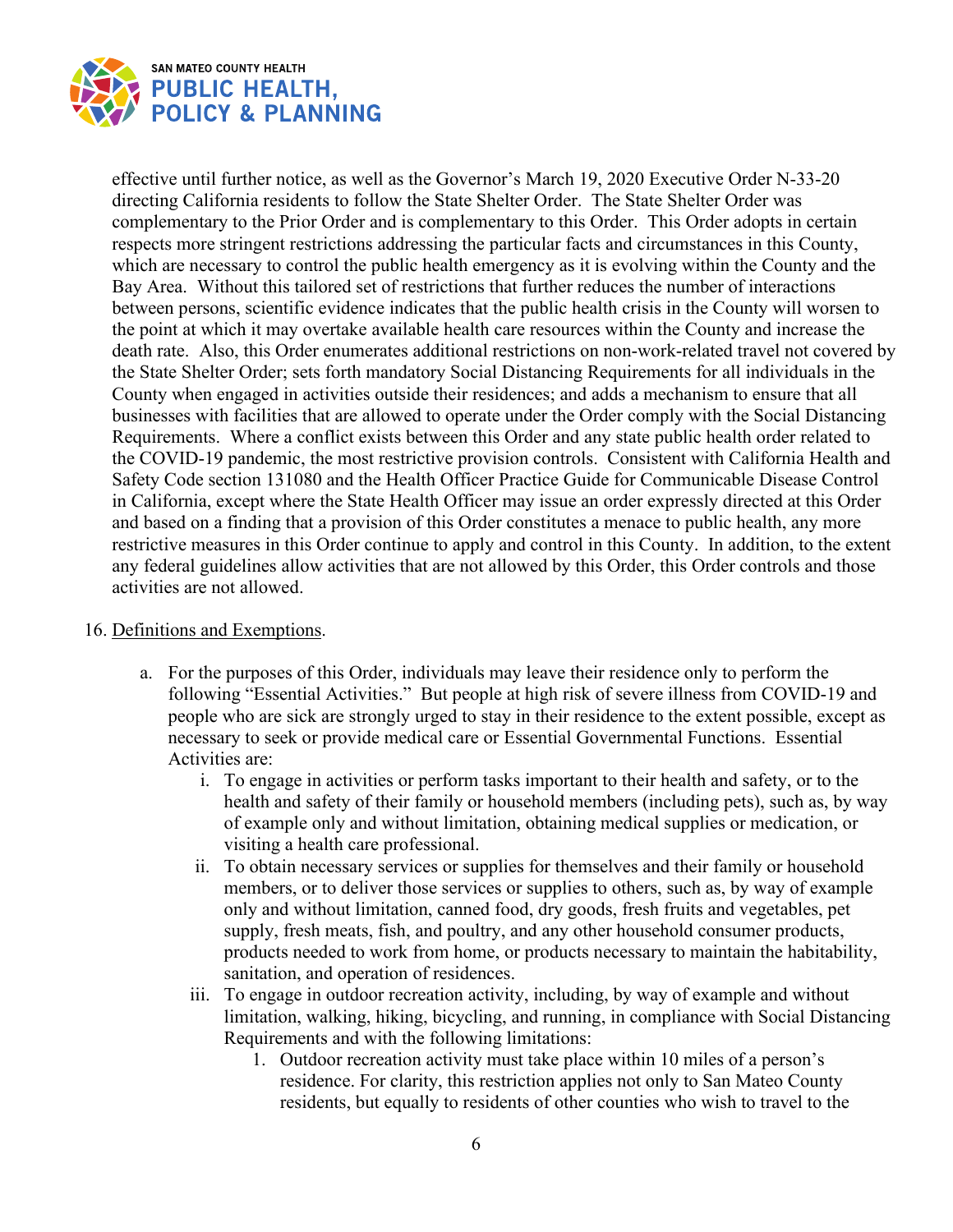

County for outdoor recreation. While residents of other counties are not prohibited from entering the County for other activities allowed by the Order, this provision does, consistent with the State's Shelter in Place Order issued on March 19, 2020, prohibit those living more than 10 miles from San Mateo County from traveling to the County for recreation;

- 2. Outdoor recreation activity at parks, beaches, and other open spaces must comply with any restrictions on access and use established by the Health Officer, government, or other entity that manages such area to reduce crowding and risk of transmission of COVID-19. Such restrictions may include, but are not limited to, restricting the number of entrants, closing the area to vehicular access and parking, or closure to all public access. Parks, beaches, and other open spaces that remain open must be actively monitored and managed by the appropriate authority;
- 3. Beach parking must be closed to the public. Further, local authorities are authorized and encouraged to close and/or prohibit as much parking in areas adjacent to beaches as necessary to prevent crowds that cannot feasibly comply with the requirements of this Order. Additionally, the following items are prohibited for use or possession on a beach: umbrellas; shade structures; tents; BBQs and grills; coolers; chairs, hammocks, and other conveyances designed to sit and or lounge;
- 4. Use of outdoor recreational areas and facilities with high-touch equipment or that encourage gathering, including, but not limited to, playgrounds, gym equipment, climbing walls, picnic areas, dog parks, pools, spas, and barbecue areas, is prohibited outside of residences, and all such areas shall be closed to public access including by signage and, as appropriate, by physical barriers;
- 5. Sports or activities that include the use of shared equipment or physical contact between participants may only be engaged in by members of the same household or living unit;
- 6. Use of shared outdoor facilities for recreational activities that may occur outside of residences consistent with the restrictions set forth in subsections 1 through 5, above, including, but not limited to, golf courses, skate parks, and athletic fields, must, before they may begin, be in compliance with social distancing and health/safety protocols posted at the site and any other restrictions, including prohibitions, on access and use established by the Health Officer, government, or other entity that manages such area to reduce crowding and risk of transmission of COVID-19; and
- iv. To perform work for or access an Essential Business, Outdoor Business, or to otherwise carry out activities specifically permitted in this Order, including Minimum Basic Operations, as defined in this Section.
- v. To provide necessary care for a family member or pet in another household who has no other source of care.
- vi. To attend a funeral with no more than 10 individuals present.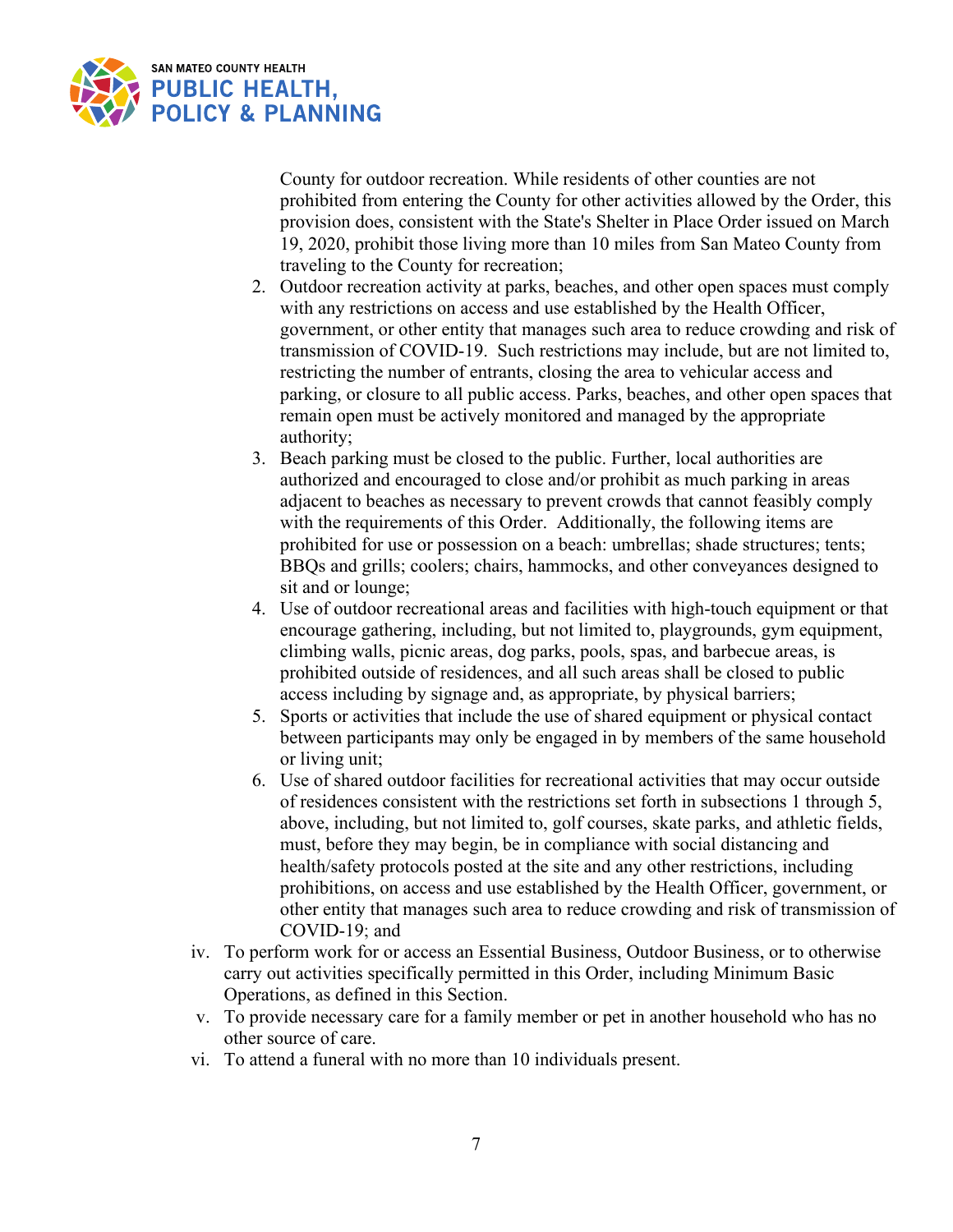

- vii. To move residences. When moving into or out of the Bay Area region, individuals are strongly urged to quarantine for 14 days. To quarantine, individuals should follow the guidance of the United States Centers for Disease Control and Prevention.
- b. For the purposes of this Order, individuals may leave their residence to work for, volunteer at, or obtain services at "Healthcare Operations," including, without limitation, hospitals, clinics, COVID-19 testing locations, dentists, pharmacies, blood banks and blood drives, pharmaceutical and biotechnology companies, other healthcare facilities, healthcare suppliers, home healthcare services providers, mental health providers, or any related and/or ancillary healthcare services. "Healthcare Operations" also includes veterinary care and all healthcare services provided to animals. This exemption for Healthcare Operations shall be construed broadly to avoid any interference with the delivery of healthcare, broadly defined. "Healthcare Operations" excludes fitness and exercise gyms and similar facilities.
- c. For the purposes of this Order, individuals may leave their residence to provide any services or perform any work necessary to the operation and maintenance of "Essential Infrastructure," including airports, utilities (including water, sewer, gas, and electrical), oil refining, roads and highways, public transportation, solid waste facilities (including collection, removal, disposal, recycling, and processing facilities), cemeteries, mortuaries, crematoriums, and telecommunications systems (including the provision of essential global, national, and local infrastructure for internet, computing services, business infrastructure, communications, and web-based services).
- d. For the purposes of this Order, all first responders, emergency management personnel, emergency dispatchers, court personnel, and law enforcement personnel, and others who need to perform essential services are categorically exempt from this Order to the extent they are performing those essential services. Further, nothing in this Order shall prohibit any individual from performing or accessing "Essential Governmental Functions," as determined by the governmental entity performing those functions in the County. Each governmental entity shall identify and designate appropriate personnel, volunteers, or contractors to continue providing and carrying out any Essential Governmental Functions, including the hiring or retention of new personnel or contractors to perform such functions. Each governmental entity and its contractors must employ all necessary emergency protective measures to prevent, mitigate, respond to, and recover from the COVID-19 pandemic, and all Essential Governmental Functions shall be performed in compliance with Social Distancing Requirements to the greatest extent feasible.
- e. For the purposes of this Order, a "business" includes any for-profit, non-profit, or educational entity, whether a corporate entity, organization, partnership or sole proprietorship, and regardless of the nature of the service, the function it performs, or its corporate or entity structure.
- f. For the purposes of this Order, "Essential Businesses" are:
	- i. Healthcare Operations and businesses that operate, maintain, or repair Essential Infrastructure;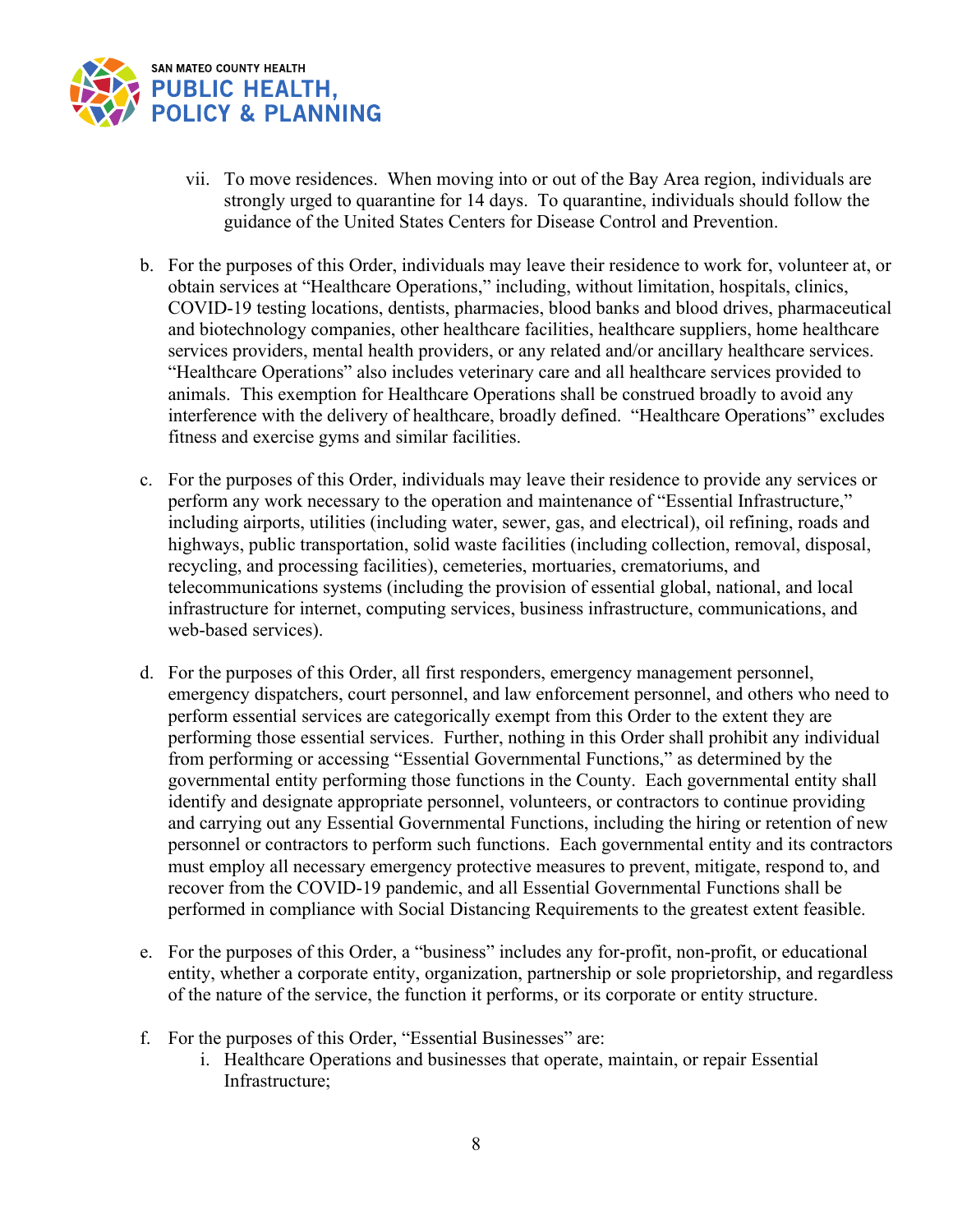

- ii. Grocery stores, certified farmers' markets, farm and produce stands, supermarkets, food banks, convenience stores, and other establishments engaged in the retail sale of unprepared food, canned food, dry goods, non-alcoholic beverages, fresh fruits and vegetables, pet supply, fresh meats, fish, and poultry, as well as hygienic products and household consumer products necessary for personal hygiene or the habitability, sanitation, or operation of residences. The businesses included in this subparagraph (ii) include establishments that sell multiple categories of products provided that they sell a significant amount of essential products identified in this subparagraph, such as liquor stores that also sell a significant amount of food.
- iii. Food cultivation, including farming, livestock, and fishing;
- iv. Businesses that provide food, shelter, and social services, and other necessities of life for economically disadvantaged or otherwise needy individuals;
- v. Construction, but only as permitted under the State Shelter Order and only pursuant to the Construction Safety Protocols listed in Appendix B and incorporated into this Order by this reference. Public works projects shall also be subject to Appendix B, except if other protocols are specified by the Health Officer;
- vi. Newspapers, television, radio, and other media services;
- vii. Gas stations and auto-supply, auto-repair (including, but not limited to, for cars, trucks, motorcycles and motorized scooters), and automotive dealerships, but only for the purpose of providing auto-supply and auto-repair services. This subparagraph (vii) does not restrict the on-line purchase of automobiles if they are delivered to a residence or Essential Business;
- viii. Bicycle repair and supply shops;
- ix. Banks and related financial institutions;
- x. Service providers that enable real estate transactions (including rentals, leases, and home sales), including, but not limited to, real estate agents, escrow agents, notaries, and title companies, provided that appointments and other residential real estate viewings must only occur virtually or, if a virtual viewing is not feasible, by appointment with no more than two visitors at a time residing within the same household or living unit and one individual showing the unit (except that in person visits are not allowed when the occupant is present in the residence);
- xi. Hardware stores;
- xii. Plumbers, electricians, exterminators, and other service providers who provide services that are necessary to maintaining the habitability, sanitation, or operation of residences and Essential Businesses;
- xiii. Businesses providing mailing and shipping services, including post office boxes;
- xiv. Educational institutions—including public and private K-12 schools, colleges, and universities—for purposes of facilitating distance learning or performing essential functions, or as allowed under subparagraph xxvi, provided that social distancing of six feet per person is maintained to the greatest extent possible;
- xv. Laundromats, drycleaners, and laundry service providers;
- xvi. Restaurants and other facilities that prepare and serve food, but only for delivery or carry out. Schools and other entities that typically provide free food services to students or members of the public may continue to do so under this Order on the condition that the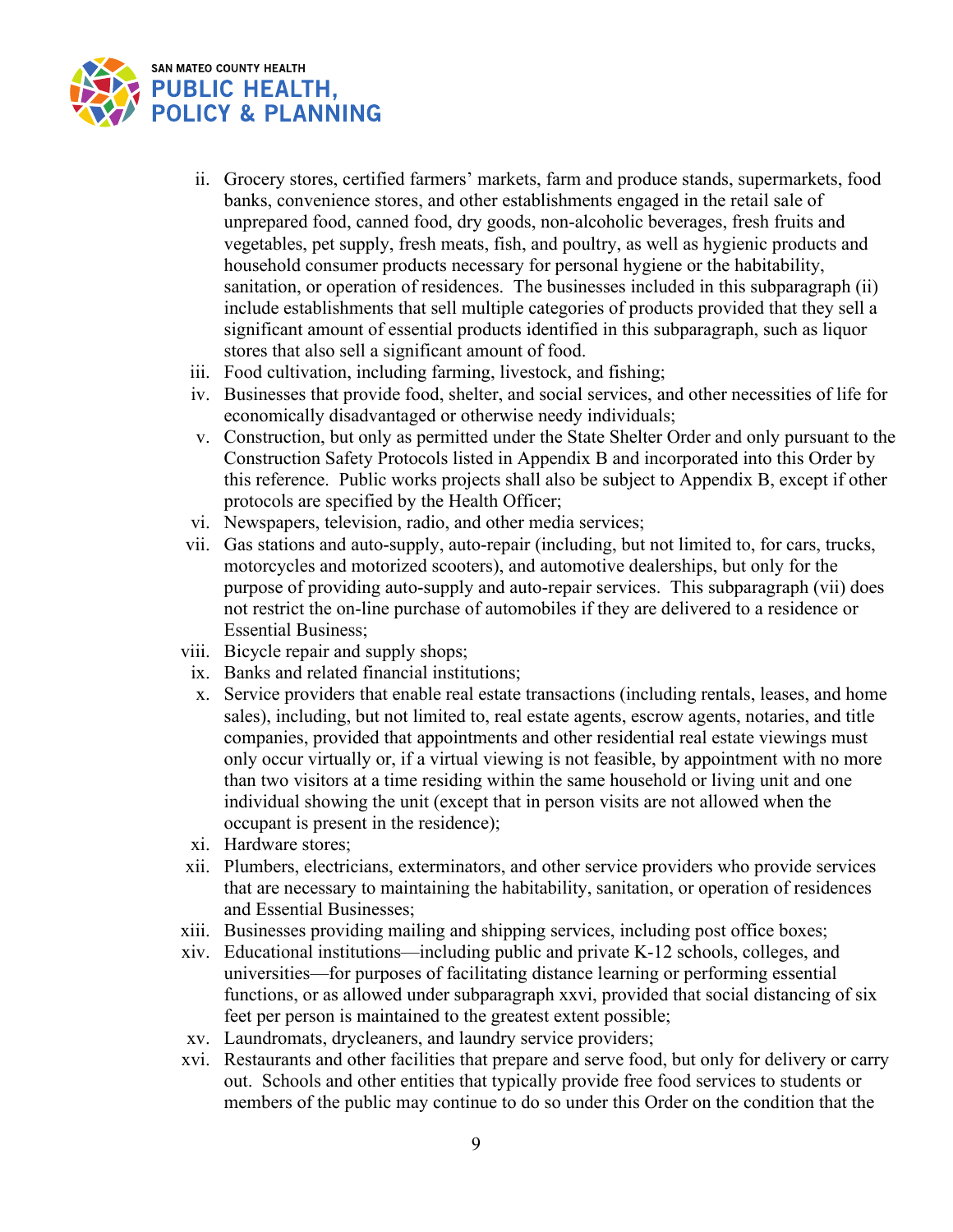

food is provided to students or members of the public on a pick-up and take-away basis only. Schools and other entities that provide food services under this exemption shall not permit the food to be eaten at the site where it is provided, or at any other gathering site;

- xvii. Funeral home providers, mortuaries, cemeteries, and crematoriums, to the extent necessary for the transport, preparation, or processing of bodies or remains;
- xviii. Businesses that supply other Essential Businesses with the support or supplies necessary to operate, but only to the extent that they support or supply these Essential Businesses. This exemption shall not be used as a basis for engaging in sales to the general public from retail storefronts;
- xix. Businesses that have the primary function of shipping or delivering groceries, food, or other goods directly to residences or businesses. This exemption shall not be used to allow for manufacturing or assembly of non-essential products or for other functions besides those necessary to the delivery operation;
- xx. Airlines, taxis, rental car companies, rideshare services (including shared bicycles and scooters), and other private transportation providers providing transportation services necessary for Essential Activities and other purposes expressly authorized in this Order;
- xxi. Home-based care for seniors, adults, children, and pets;
- xxii. Residential facilities and shelters for seniors, adults, and children;
- xxiii. Professional services, such as legal, notary, or accounting services, when necessary to assist in compliance with non-elective, legally required activities or in relation to death or incapacity;
- xxiv. Services to assist individuals in finding employment with Essential Businesses;
- xxv. Moving services that facilitate residential or commercial moves that are allowed under this Order; and
- xxvi. Childcare establishments, summer camps, and other educational or recreational institutions or programs providing care or supervision for children of all ages that enable owners, employees, volunteers, and contractors for Essential Businesses, Essential Governmental Functions, Outdoor Businesses, or Minimum Basic Operations to work are allowed under this Order. To the extent possible, these operations must comply with the following conditions:
	- 1. They must be carried out in stable groups of 12 or fewer children ("stable" means that the same 12 or fewer children are in the same group each day).
	- 2. Children shall not change from one group to another.
	- 3. If more than one group of children is at one facility, each group shall be in a separate room. Groups shall not mix with each other.
	- 4. Providers or educators shall remain solely with one group of children.

The Health Officer will carefully monitor the changing public health situation as well as any changes to the State Shelter Order. In the event that the State relaxes restrictions on childcare and related institutions and programs, the Health Officer will consider whether to similarly relax the restrictions imposed by this Order.

g. For the purposes of this Order, "Minimum Basic Operations" means the following activities for businesses, provided that owners, personnel, and contractors comply with Social Distancing Requirements as defined this Section, to the extent possible, while carrying out such operations: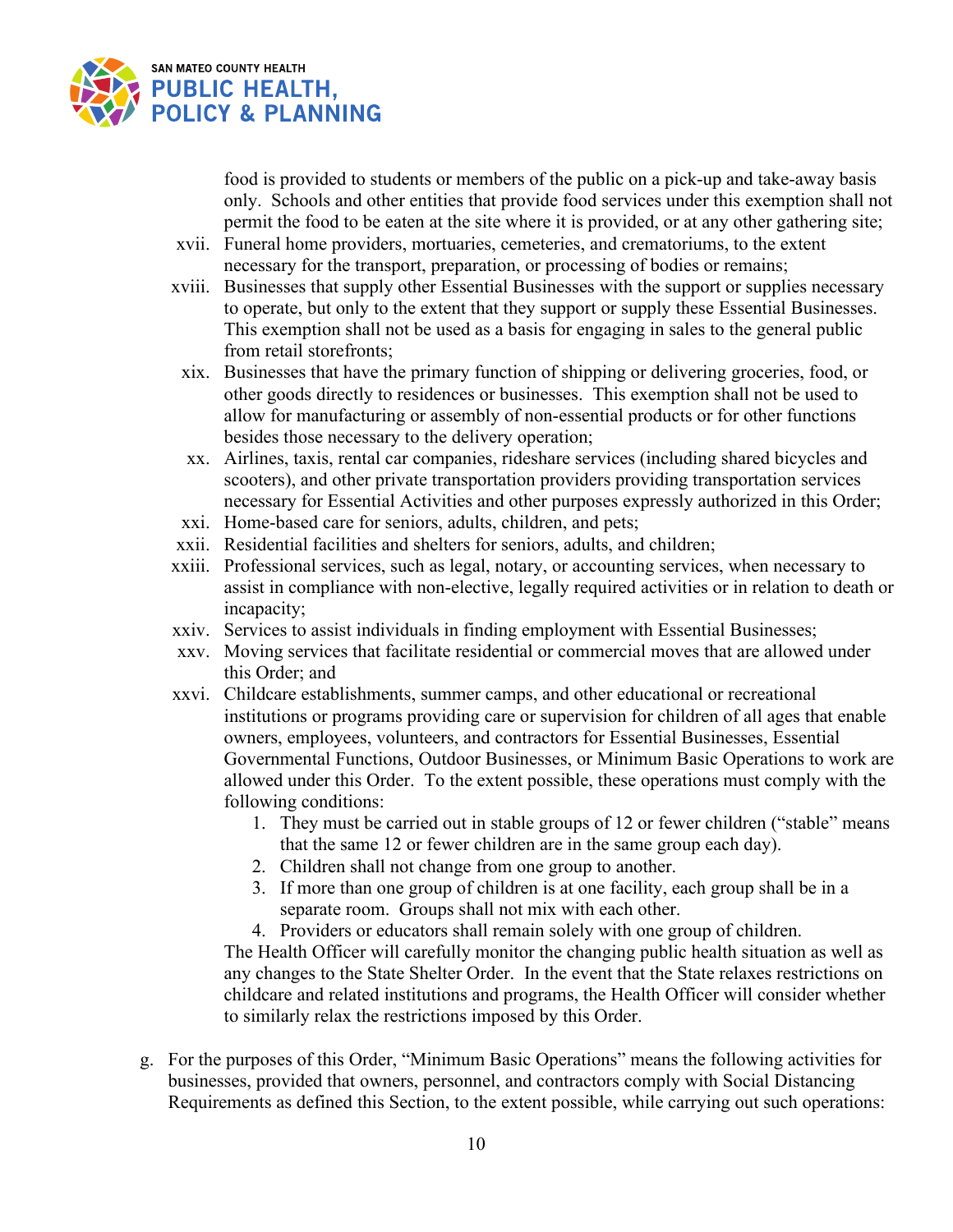

- i. The minimum necessary activities to maintain and protect the value of the business's inventory and facilities; ensure security, safety, and sanitation; process payroll and employee benefits; provide for the delivery of existing inventory directly to residences or businesses; and related functions. For clarity, this section does not permit businesses to provide curbside pickup to customers.
- ii. The minimum necessary activities to facilitate owners, personnel, and contractors of the business being able to continue to work remotely from their residences, and to ensure that the business can deliver its service remotely.
- h. For the purposes of this Order, all businesses that are operating at facilities in the County visited or used by the public or personnel must, as a condition of such operation, prepare and post a "Social Distancing Protocol" for each of these facilities; provided, however, that construction activities shall instead comply with the Construction Project Safety Protocols set forth in Appendix B and not the Social Distancing Protocol. The Social Distancing Protocol must be substantially in the form attached to this Order as Appendix A, and it must be updated from prior versions to address new requirements listed in this Order or in related guidance or directives from the Health Officer. The Social Distancing Protocol must be posted at or near the entrance of the relevant facility, and shall be easily viewable by the public and personnel. A copy of the Social Distancing Protocol must also be provided to each person performing work at the facility. All businesses subject to this paragraph shall implement the Social Distancing Protocol and provide evidence of its implementation to any authority enforcing this Order upon demand. The Social Distancing Protocol must explain how the business is achieving the following, as applicable:
	- i. Limiting the number of people who can enter into the facility at any one time to ensure that people in the facility can easily maintain a minimum six-foot distance from one another at all times, except as required to complete Essential Business activity;
	- ii. Requiring face coverings to be worn by all persons entering the facility, other than those exempted from face covering requirements (e.g. young children);
	- iii. Where lines may form at a facility, marking six-foot increments at a minimum, establishing where individuals should stand to maintain adequate social distancing;
	- iv. Providing hand sanitizer, soap and water, or effective disinfectant at or near the entrance of the facility and in other appropriate areas for use by the public and personnel, and in locations where there is high-frequency employee interaction with members of the public (e.g. cashiers);
	- v. Providing for contactless payment systems or, if not feasible to do so, the providing for disinfecting all payment portals, pens, and styluses after each use;
	- vi. Regularly disinfecting other high-touch surfaces;
	- vii. Posting a sign at the entrance of the facility informing all personnel and customers that they should: avoid entering the facility if they have any COVID-19 symptoms; maintain a minimum six-foot distance from one another; sneeze and cough into one's elbow; not shake hands or engage in any unnecessary physical contact; and
	- viii. Any additional social distancing measures being implemented (see the Centers for Disease Control and Prevention's guidance at: [https://www.cdc.gov/coronavirus/2019](https://urldefense.proofpoint.com/v2/url?u=https-3A__www.cdc.gov_coronavirus_2019-2Dncov_community_guidance-2Dbusiness-2Dresponse.html&d=DwMFAw&c=jIuf2QGe13CVwCCNhnnHSyGX0TfHadH8sr2VwRkl7n8&r=ngkLopuMRZUOqEIlIlHX3zVLl4AZMj7V3rWqAE9UGqQ&m=Qer8m3QWIWOVAJdc_vNH--0HKkNvhAMe3lrb0WmOdBI&s=DyfmdZVnfn5xjeIVMnDZJxkHd-kHAhoUnoNIl0WHytw&e=) [ncov/community/guidance-business-response.html\)](https://urldefense.proofpoint.com/v2/url?u=https-3A__www.cdc.gov_coronavirus_2019-2Dncov_community_guidance-2Dbusiness-2Dresponse.html&d=DwMFAw&c=jIuf2QGe13CVwCCNhnnHSyGX0TfHadH8sr2VwRkl7n8&r=ngkLopuMRZUOqEIlIlHX3zVLl4AZMj7V3rWqAE9UGqQ&m=Qer8m3QWIWOVAJdc_vNH--0HKkNvhAMe3lrb0WmOdBI&s=DyfmdZVnfn5xjeIVMnDZJxkHd-kHAhoUnoNIl0WHytw&e=).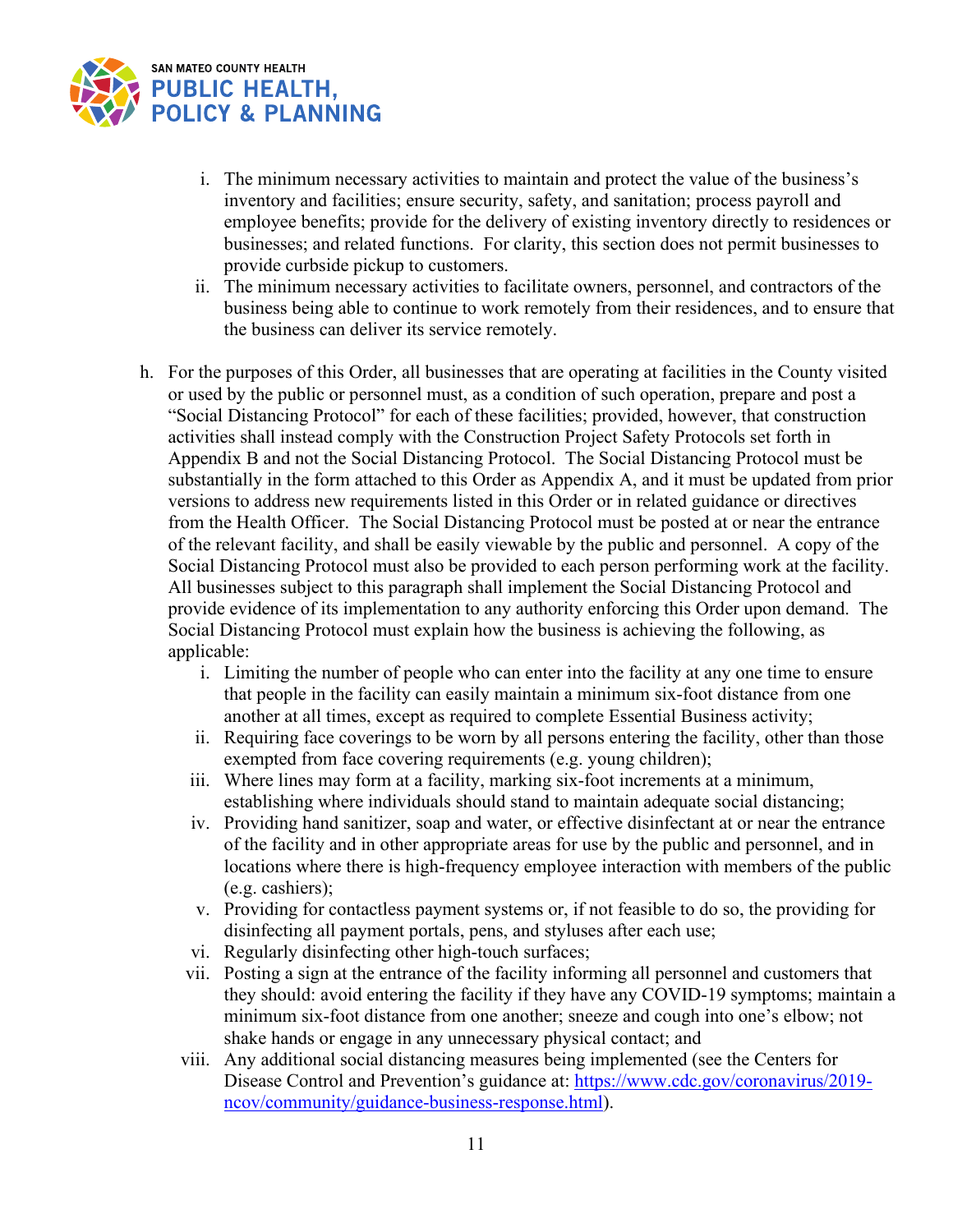

- i. For the purposes of this Order, "Essential Travel" means travel for any of the following purposes:
	- i. Travel related to the provision of or access to Essential Activities, Essential Governmental Functions, Essential Businesses, Minimum Basic Operations, Outdoor Activities, and Outdoor Businesses.
	- ii. Travel to care for any elderly, minors, dependents, or persons with disabilities.
	- iii. Travel to or from educational institutions for purposes of receiving materials for distance learning, for receiving meals, and any other related services.
	- iv. Travel to return to a place of residence from outside the County.
	- v. Travel required by law enforcement or court order.
	- vi. Travel required for non-residents to return to their place of residence outside the County. Individuals are strongly encouraged to verify that their transportation out of the County remains available and functional prior to commencing such travel.
	- vii. Travel to manage after-death arrangements and burial.
	- viii. Travel to arrange for shelter or avoid homelessness.
	- ix. Travel to avoid domestic violence or child abuse.
	- x. Travel for parental custody arrangements.
	- xi. Travel to a place to temporarily reside in a residence or other facility to avoid potentially exposing others to COVID-19, such as a hotel or other facility provided by a governmental authority for such purposes.
- j. For purposes of this Order, "residences" include hotels, motels, shared rental units, and similar facilities. Residences also include living structures and outdoor spaces associated with those living structures, such as patios, porches, backyards, and front yards that are only accessible to a single family or household unit.
- k. For purposes of this Order, "Social Distancing Requirements" means:
	- i. Maintaining at least six-foot social distancing from individuals who are not part of the same household or living unit;
	- ii. Frequently washing hands with soap and water for at least 20 seconds, or using hand sanitizer that is recognized by the Centers for Disease Control and Prevention as effective in combatting COVID-19;
	- iii. Covering coughs and sneezes with a tissue or fabric or, if not possible, into the sleeve or elbow (but not into hands);
	- iv. Wearing a face covering when out in public, consistent with the orders or guidance of the Health Officer; and
	- v. Avoiding all social interaction outside the household when sick with a fever, cough, or other COVID-19 symptoms.

All individuals must strictly comply with Social Distancing Requirements, except to the limited extent necessary to provide care (including childcare, adult or senior care, care to individuals with special needs, and patient care); as necessary to carry out the work of Essential Businesses, Essential Governmental Functions, or provide for Minimum Basic Operations; or as otherwise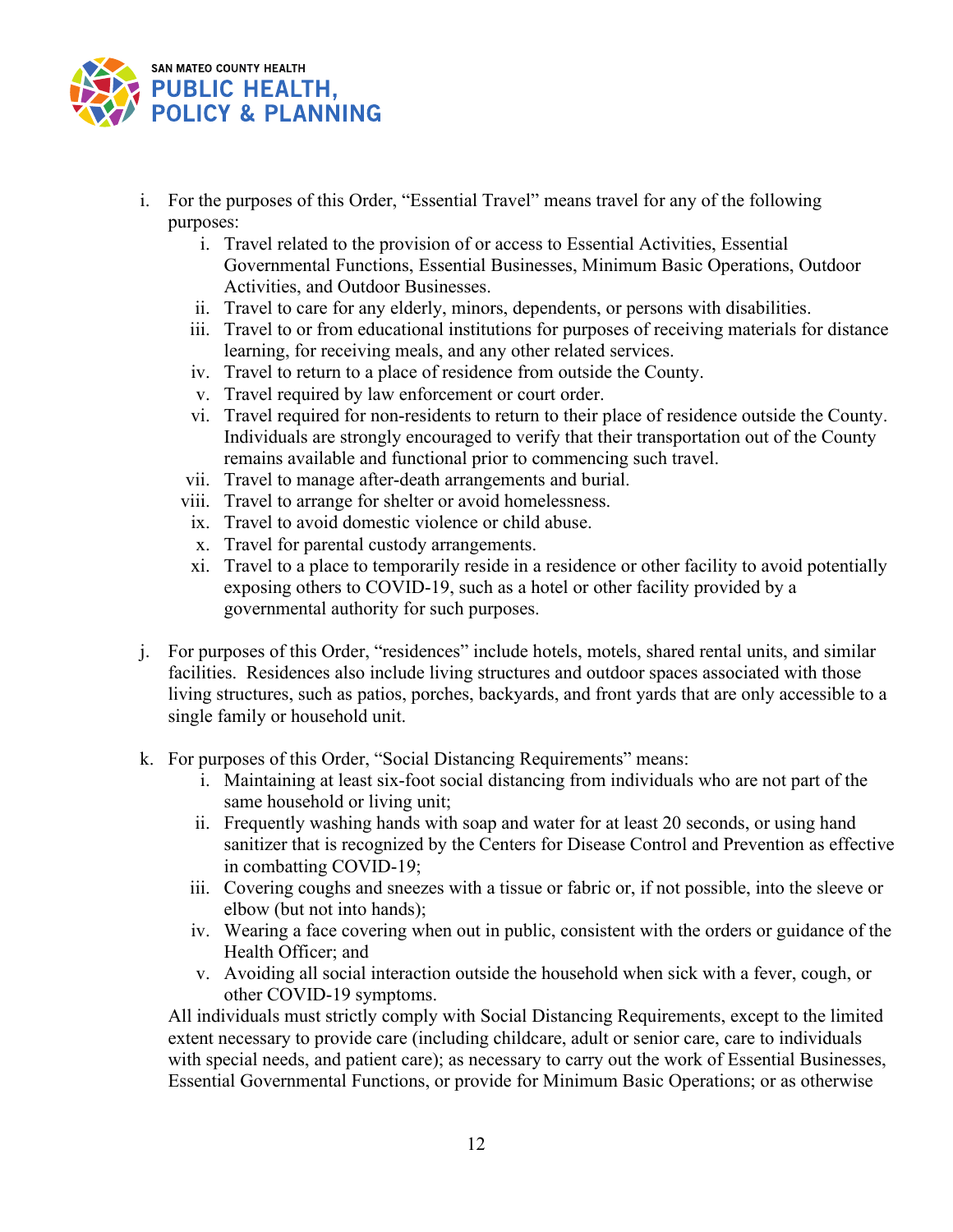

expressly provided in this Order. Outdoor Activities and Outdoor Businesses must strictly adhere to these Social Distancing Requirements.

- l. For purposes of this Order, "Outdoor Businesses" means:
	- i. The following businesses that normally operated primarily outdoors prior to March 16, 2020 and where there is the ability to fully maintain social distancing of at least six feet between all persons:
		- 1. Businesses primarily operated outdoors, such as wholesale and retail plant nurseries, agricultural operations, and garden centers.
		- 2. Service providers that primarily provide outdoor services, such as landscaping and gardening services, and environmental site remediation services.

For clarity, "Outdoor Businesses" do not include outdoor restaurants, cafes, or bars.

- m. For purposes of this Order, "Outdoor Activities" means:
	- i. To obtain goods, services, or supplies from, or perform work for, an Outdoor Business.
	- ii. To engage in outdoor recreation as permitted in Section 16.a.
- 17. Government agencies and other entities operating shelters and other facilities that house or provide meals or other necessities of life for individuals experiencing homelessness must take appropriate steps to help ensure compliance with Social Distancing Requirements, including adequate provision of hand sanitizer. Also, individuals experiencing homelessness who are unsheltered and living in encampments should, to the maximum extent feasible, abide by 12 foot by 12 foot distancing for the placement of tents, and government agencies should provide restroom and hand washing facilities for individuals in such encampments as set forth in Centers for Disease Control and Prevention Interim Guidance Responding to Coronavirus 2019 (COVID-19) Among People Experiencing Unsheltered Homelessness [\(https://www.cdc.gov/coronavirus/2019-ncov/need-extra-precautions/unsheltered-homelessness.html\)](https://www.cdc.gov/coronavirus/2019-ncov/need-extra-precautions/unsheltered-homelessness.html).
- 18. Pursuant to Government Code sections 26602 and 41601 and Health and Safety Code section 101029, the Health Officer requests that the Sheriff and all chiefs of police in the County ensure compliance with and enforce this Order. The violation of any provision of this Order constitutes an imminent threat and menace to public health, constitutes a public nuisance, and is punishable by fine, imprisonment, or both.
- 19. This Order shall become effective at 11:59 p.m. on May 3, 2020 and will continue to be in effect until 11:59 p.m. on May 31, 2020, or until it is extended, rescinded, superseded, or amended in writing by the Health Officer. However, while this Order is being extended for four weeks, it is being done so, in its current form, reluctantly. It is clear San Mateo County is moving into a different stage of this crisis and that we will require a different framework to balance many competing interests. An Order based on a framework of essential and non-essential business categories was absolutely necessary and appropriate in the earliest stages of this crisis. I am grateful that the State issued an Order based on this framework several days after we did. If we continue to have the public's cooperation, I have great hope that the COVID-19 Indicators will continue to improve and this Order can be revised before May 31, 2020 in a manner that focuses more on behavior (social distancing, face masks, etc.) and risk of disease transmission in contrast to categories of businesses (essential vs. non-essential). However, for me to